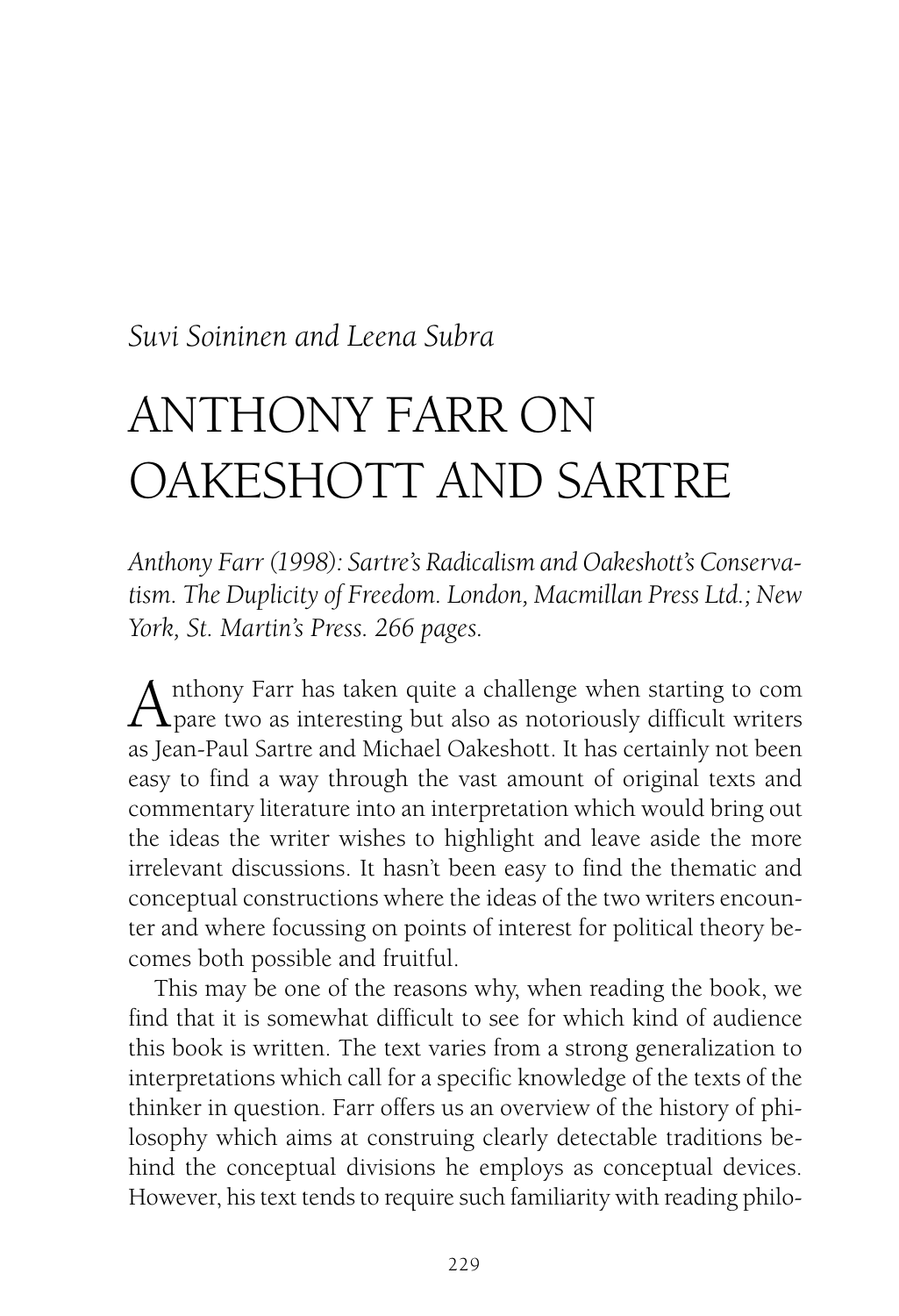sophical texts that the discussions he construes seem often both too long and superficial.

This, in its turn, may be the reason why it seems that the questions Farr uses to frame his discussion arise from here and there, without any specific order, continuity or even relation to the rest of the text. This almost gives an impression that the text has remained partly unthematized. It also seems that it is not yet finished in the sense that the writer could have said a lot more on the main issue had he reduced the extensive discussion on some of the major figures of Western thought – such as Descartes, Kant, Hegel, Husserl and Kierkegaard. We could perhaps even say that these thinkers in this text can be seen as figures whose notions seem to have been included for the sole purpose of construing a set of dichotomies though which Farr then advances – dichotomies which make it difficult to approach thinkers such as Oakeshott and Sartre.

The central ideas Farr brings forth in relation to these general questions could perhaps have been presented in a form of a thesis and used in a more hypothetical manner than is the case. Now this discussion has the undertone of an "obligatory" academic discussion which does not, in fact, much further his argument but, on the contrary, sounds like a language he was "forced to employ" (p. 252).

Therefore we feel that the text would have profited had Farr concentrated on his main theme, the construing of a relation between Sartre and Oakeshott. This relation, and the discussion it can generate, is a very interesting and promising setting for the questions Farr wishes to discuss. However, in the present form of the text the specific questions and profiling which might legitimate the reading of these two thinkers within the same framing remain all too vague.

In his book Farr aims at using Sartre's and Oakeshott's texts as examples through which he could construe a discussion of the notions of freedom, radicalism and conservatism and come to a better understanding of the disputes of the Left and the Right. In Farr's own words we could say that he opens a discussion where he wishes to "seek an academic understanding of the term" (of freedom) and of its use by the "political Left and Right" (p. 1).

In order to offer a view into the discussion of the book, let us forward an example. If the above formulates Farr's starting point, in his concluding remarks he formulates his thoughts by saying that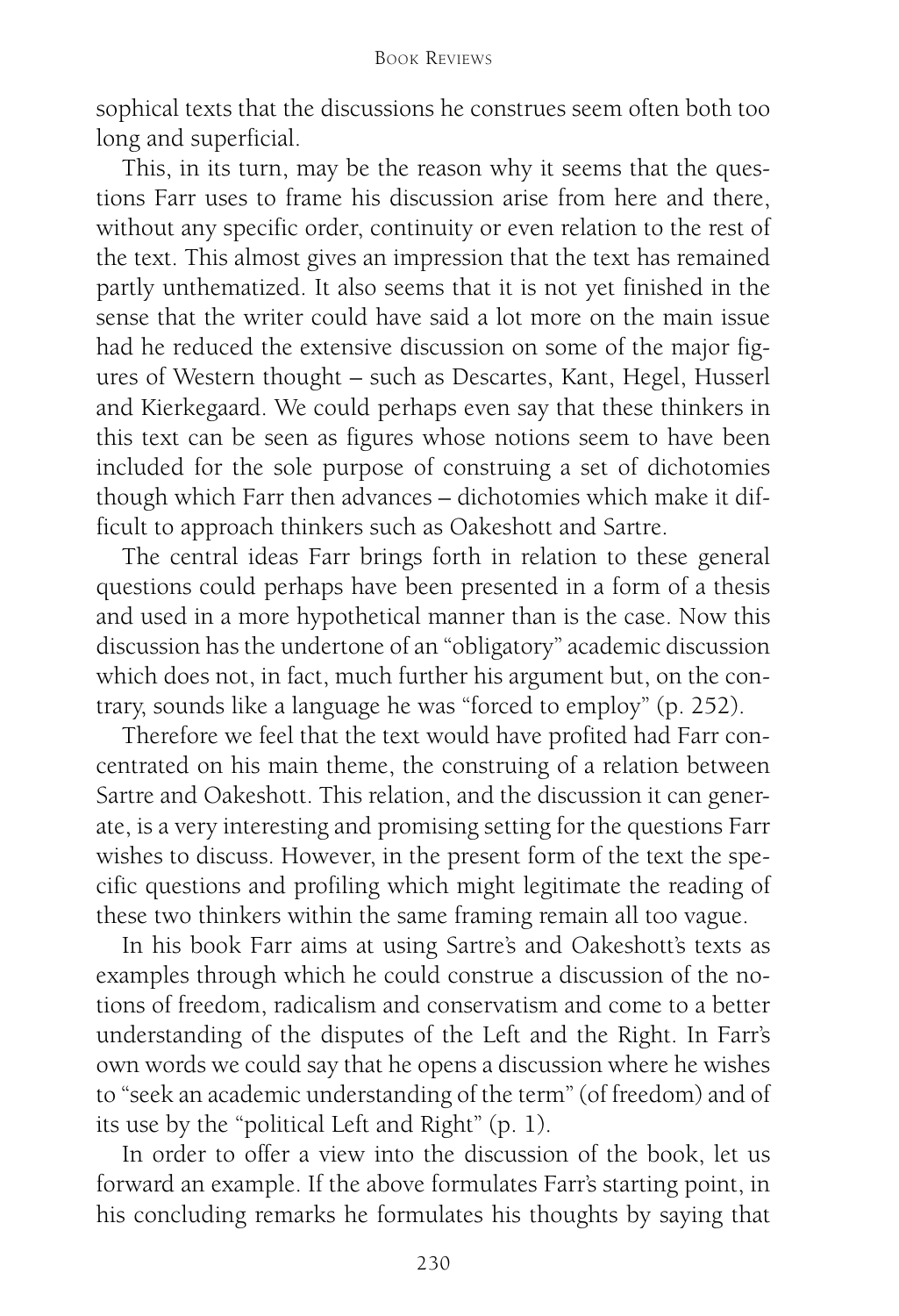"for the Left, freedom and order are real, man creates disorder and discomfort which is his bondage whereas the Right views both order and freedom to be artifice, made by man in the face of natural, real and pervasive chaos." (p. 249, see also p. 245) Farr searches the division between what he names Left and Right from the divisions he construes on the basis of notions such as "real", "natural", "order" and "chaos" which we, as already pointed out, do not see as a fruitful way of approaching either Sartre's or Oakeshott's thoughts.

For an attentive reader it soon becomes obvious that Farr operates throughout his text with a strong set of dichotomies, such as the Kantian realm of action vs. reason (p. 23), causality vs. freedom (p. 24-25), Hegelian mind vs. being (p. 31-32), etc. This seems to limit his possibilities of engaging into the kind of play with notions that one would expect a writer to intend to construe in a context of thinkers so clearly without any common measure as Sartre and Oakeshott are. Farr's discussion, which could be an interesting venture into two largely neglected political theorists, seems to be limited from the very beginning by the definitions and dichotomies which exclude the very possibility of a conceptual play and which turn the discussion into an either/ or situation, or, at the most, into a confrontation on a ground where the conceptual premises which could be questioned in this setting, remain intact.

This is perhaps the most striking feature of Farr's text. It is a text which operates with expressions, notions and ideas presented as political and yet it turns out to be a text where the political is lost in the process of defining notions through these divisory conceptual devices. This can be seen both in the part of the text devoted to Sartre and in the one discussing Oakeshott. In the following Suvi Soininen will discuss Farr's views on Oakeshott and Leena Subra his views on Sartre.

### Farr's Oakeshott and the Mimetic Thesis

Farr's manner of approaching Oakeshott seems to me somewhat indecisive. For one thing, he chronologically charts Oakeshott's major production from the *Experience and Its Modes* (1933), through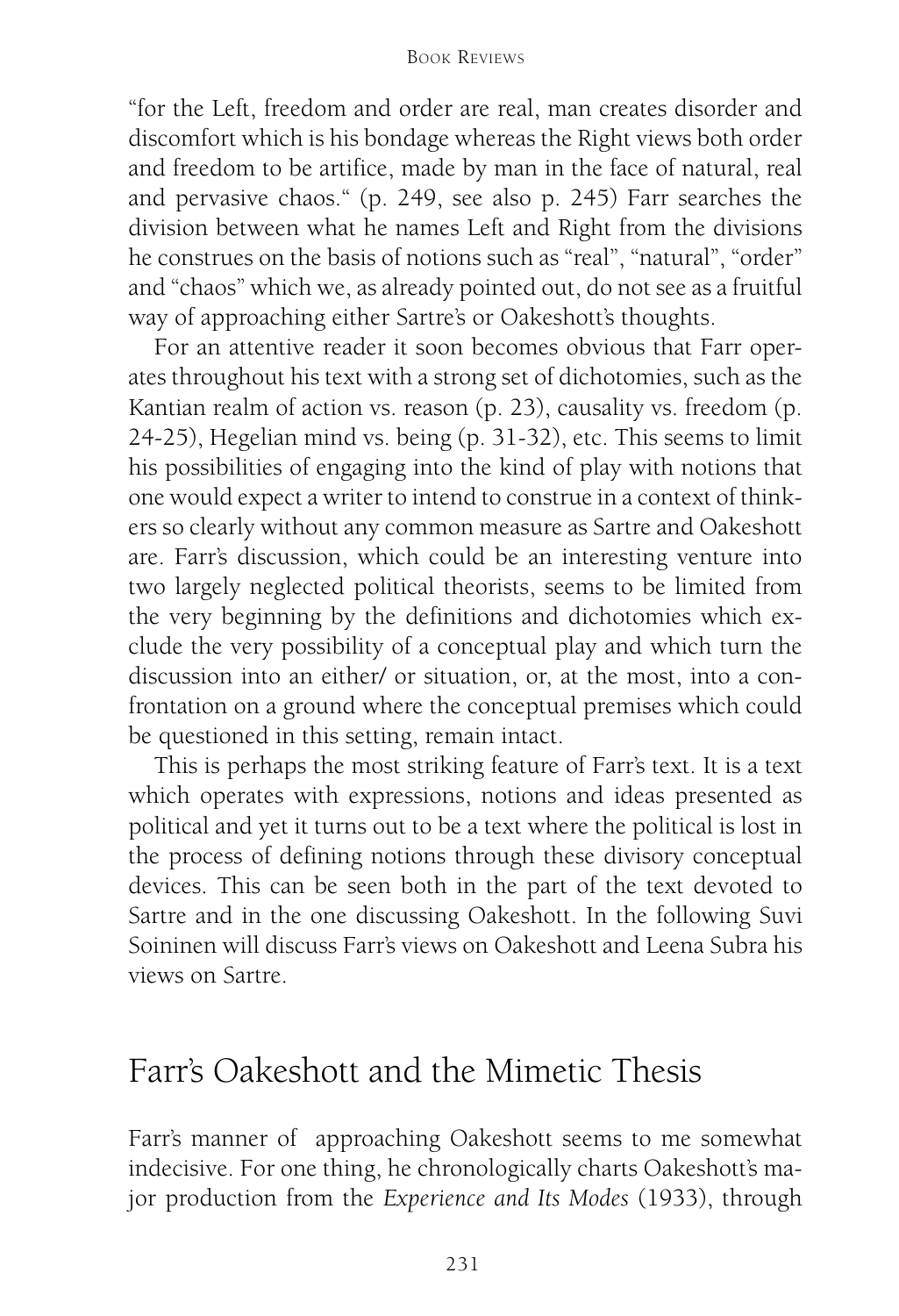the postwar essays to the major work *On Human Conduct* (1975). By this 'close reading' he seeks to *understand* the development and shifts of Oakeshott's thinking in relation to the concept of freedom. This effort gains strength of a few contextual remarks that, so to say, add the meat around the bones of Farr's interpretation.

From the viewpoint of politics the obvious gain in this approach is noting the texts that usually do not get the attention deserved. Farr's stressing of the *The Claims of Politics* (1939) as a "brilliant insight into Oakeshott's attitude to politics" is a representative example (p. 178). This particular text seems to support Farr's earlier reflections on Oakeshott's (Bradleyan or British) idealism, because here the meaning of political system ('politics') is derived from the 'social whole'. Also, it is fair to remind of the expressions like 'mental vulgarity' that Oakeshott attaches to political action at the time.

However, Farr's analysis of the text paradoxically also reveals the main weakness of his total view on Oakeshott, i.e. the lack of consistent choice of viewpoint. For example, although he mentions the piece was a contribution to the *Scrutiny* symposium, he does not take the contextualization further. Here the operation would have been especially important, since Oakeshott's view on politics having far more significance at the crisis than 'normally', is certainly in junction with the public discussions of the specific year. Even a simple report of other contributions would have been helpful.

Instead, Farr immediately starts to follow a different route and reads the Hobbes article *Collective Dream of Civilization* (1947) as a further 'evidence' of what he calls a 'mimetic thesis' of Oakeshott's thinking. This thesis is actually what Farr seeks to defend in his *earlier* production, i.e. 'Hegelianism' understood as the primacy of a larger 'order' and 'inheritance' of which the structure of an individual mind is a (sort of) reflection. Again, the train of thought could have been potentially interesting *if* the claimed main theme were something other than the *political thought* of Oakeshott and Sartre. In the present form, even from a somewhat 'purely' philosophical point of view, Farr's persistent neglect of Aristotle and Hobbes in Oakeshott's thought seems odd, especially as the latter was the actual subject of the essay in question. And especially the discussion on scepticism and artificiality of human associations would have required more detailed accounts on Oakeshott's various writings on Hobbes. Yet,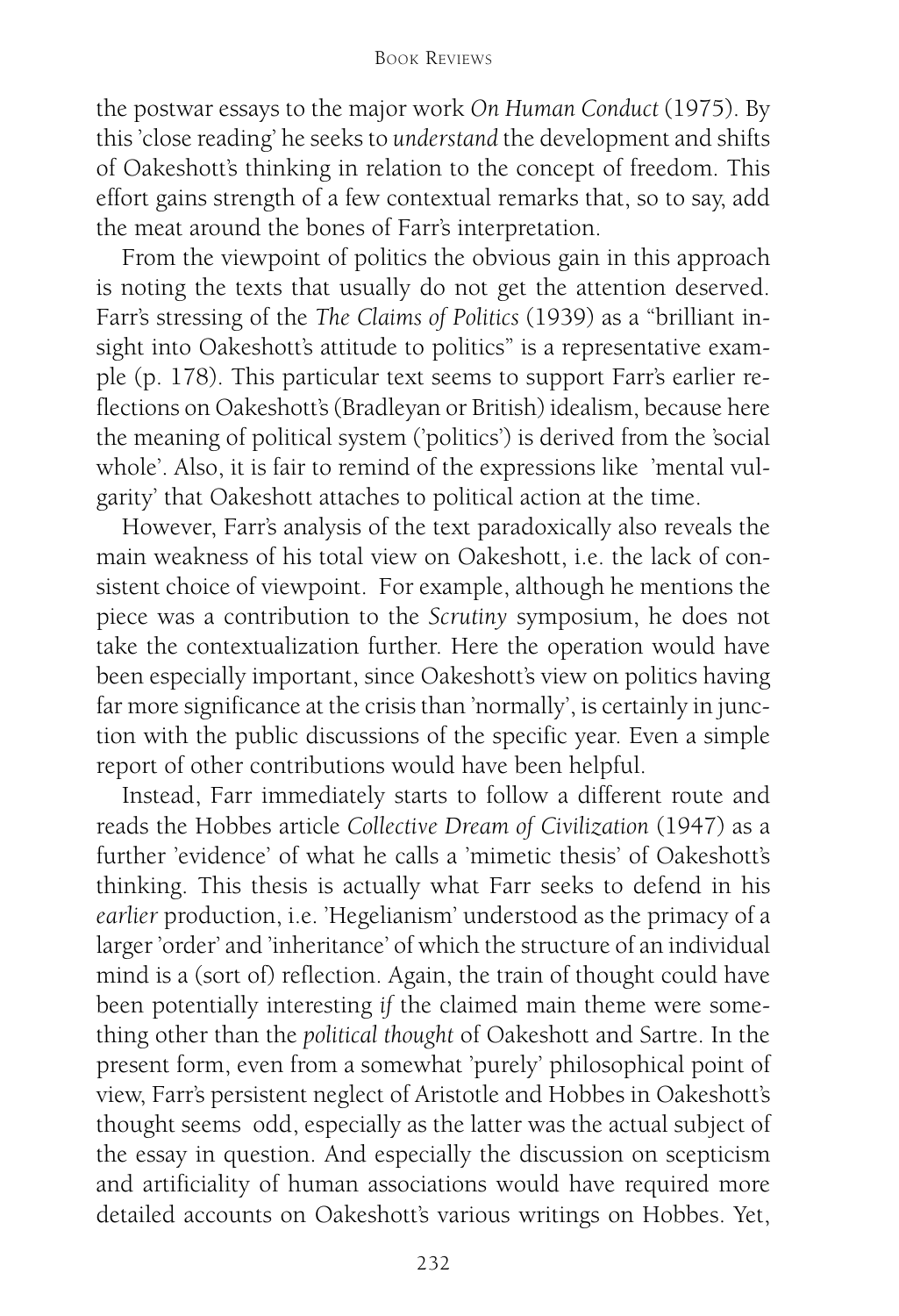Farr is content with the passing mentions of "the eloquent earthiness characteristic of their work" which shows itself in Oakeshott's work. Then, the fact remains that a reader familiar with Oakeshott's political philosophy and its previous reception does not gain notable benefit from reading this book.

Contrariwise, it is almost too easy to observe how following the changes of Oakeshott's work is, to use Farr's favourite terminology, only 'appearance' compared to the 'reality' of *judging* and *freezing* them in the book. As the fatal factor to Farr's view on politics seems to be that politics is a derivative and subordinate to philosophy it is quite easy to understand why Oakeshott's late production is not of much interest for him. In my mind [SS], the most revealing sentence is: "the question of freedom becomes philosophical in the fullest sense of the term" when one examines "the source of our power of understanding" or if "we have real command over the condition of psyche?" (p. 248) From this starting-point it is quite impossible to gain a deep understanding to Oakeshott's thought which – especially in *On Human Conduct* (1975) and *On History* (1983) – emphasizes the importance of historical understanding on political philosophy. One representative misconception is Farr's argument that in *On Human Conduct* Oakeshott turns away from the *mimetic* thesis of the self to the *pathetic* one. By this he means that "Oakeshott's self is the 'real' ground of individual character, it is a soul, a demiurge which uses practices to give itself expression." (p. 240) This kind of understanding would bring Oakeshott closer to the traditional Left view of freedom as "the liberation of an 'inner nature of man" which appears to be a sort of enemy to Farr (p. 248).

So, Farr ends up in 'defending' Oakeshott's 1940s and 50s essays as "one of the clearest doctrines of the Right view that there is no order beyond the structures which we inherit." (p. 249) Additionally he defines "the general theme of Oakeshott's output" as having a "dual purpose; specifying a narrow remit for government and circumscribing the authority of the intellectual." (p. 183) The latter 'conclusion' may of course be reasonably argued, but unfortunately in light of the whole book it seems more a repetition of conventional Oakeshott reception than a result of a research process. At least Farr's speaking of "the axiom of Oakeshott's thought" implies in this direction (p. 183). In relation to a thinker for whom philosophy showed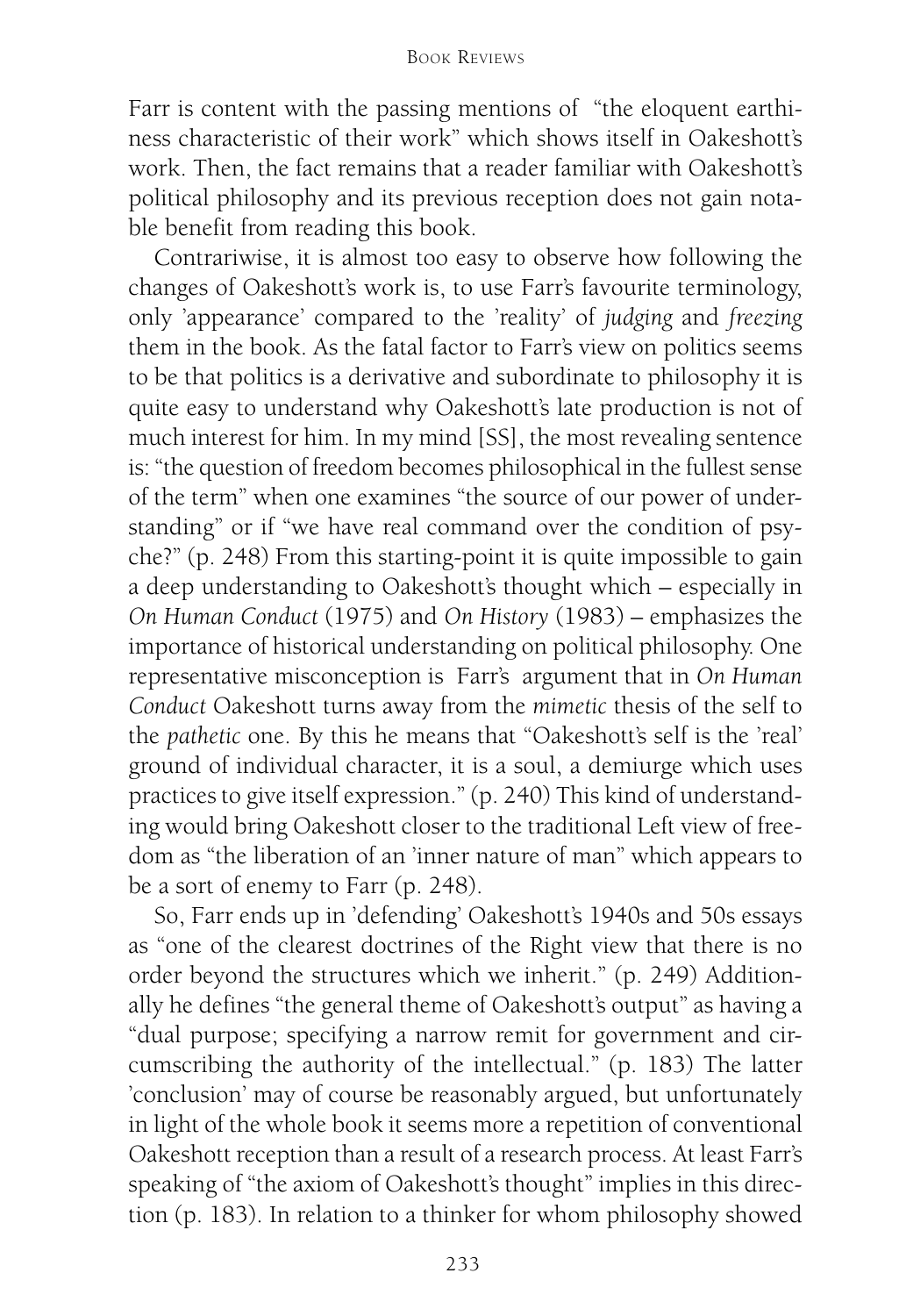itself as an adventure and *en voyage* the statement simply is not appropriate.

To my view, then, Farr's book does injustice to Oakeshott's thinking – still an original one in the Anglophone political theory and rich in nuances – in two serious respects. First, the changes appearing in *On Human Conduct* certainly do not centre on the agent that could be named a "demiurge" entertaining some kind of inner freedom. The agent Oakeshott describes in *On Human Conduct* is an actor in *contingent situations* that require 'responses', i.e. different kind of choices between various possibilities. The agent and situation (or 'practices') simply cannot be separated from each other in a way that the agent's 'essence' or 'will' would precede the situation. Thus, I find it difficult to connect Farr's interpretation of an agent's reflective consciousness and freedom as a part of "our nature" (p. 229) with the very words by Oakeshott himself: "In short, conduct postulates what I shall call a 'free agent'. And I use the word 'free' because I am concerned here with the formal detachment from certain conditions which is intrinsic to agency, and not with the quality of being substantively 'self-directed' which an agent may or may not achieve.." (*OHC* 1996, 36.) And further, "freedom inherent in agency" means for Oakeshott a capability to understand and thus act in a situation – not in Farr's 'natural way' – but "as a 'historic' self-enacted reflective consciousness." (ibid., 37.) Farr neglects the interesting implications of Oakeshott's view on agency and action to political theory and their profound comparison with Sartre's comprehension on freedom and responsibility, i.e. the way of proceeding which the title of the book implies. Second, reinforcing the legend of Oakeshott's conservatism and naming his essays 'a doctrine' could be called rather high-handed. For those acquainted with Oakeshott's own texts and his 'definition' for a conservative *disposition* as "the inclination to enjoy what is present and available is the opposite of ignorance" this only sounds strange, but in those for whom Farr's book is the first encounter with Oakeshott this may hinder further interest in the subject (*On being Conservative*, 1956). Since Oakeshott has occasionally been treated even as a 'pre-Thatcherian' ideologist, it would be much more useful and important to stress his strong critique of rationalist style of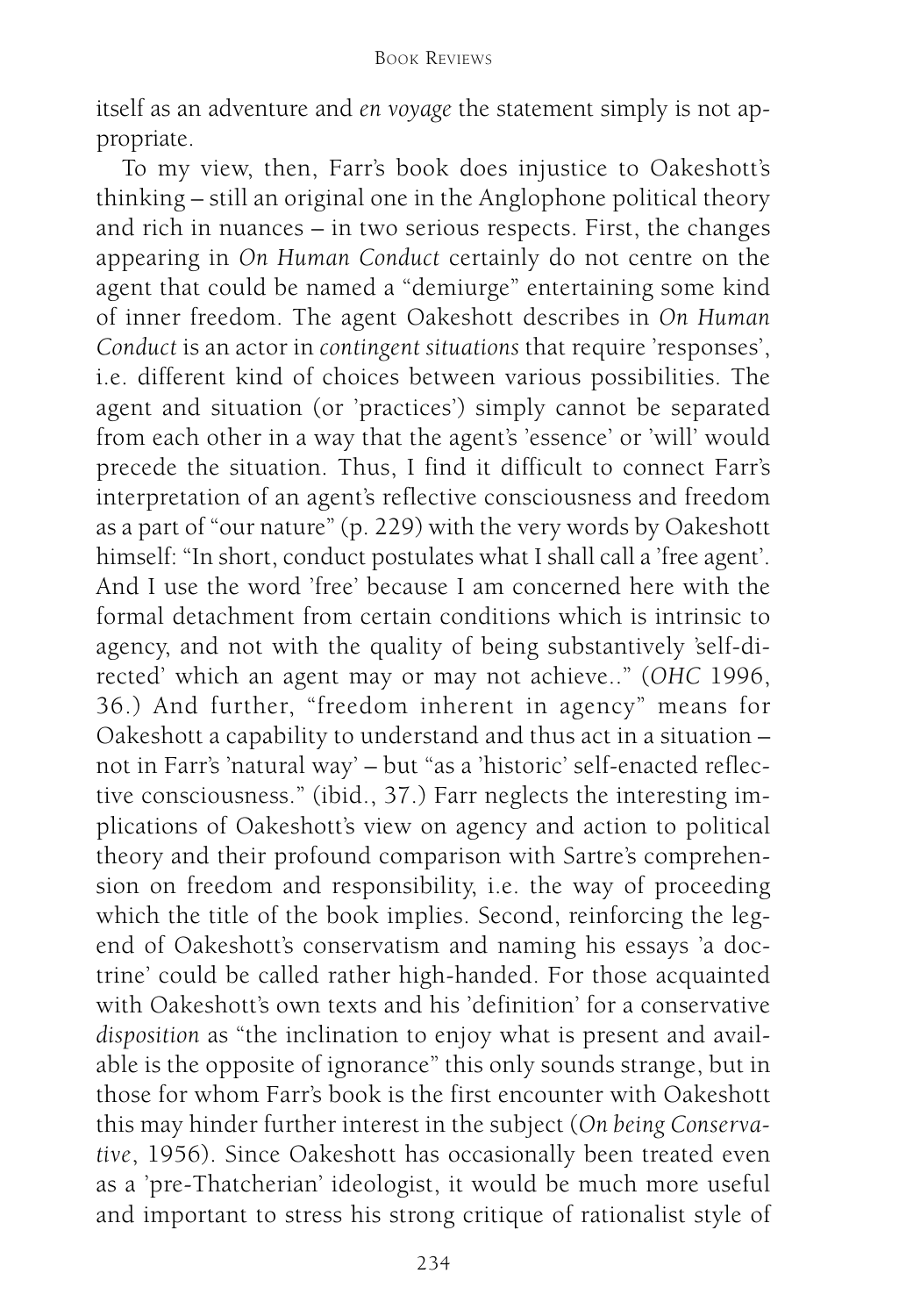politics that equally has infected the politics of 'the Right' and 'the Left', in case one still wishes to use this dichotomizing grouping.

In short, if one wishes to point out one central deficiency in Farr's reading of Oakeshott, the lack of analysing the writings of 1960s and early 1970s serves as a good candidate. Although these texts are not numerous, they promote the understanding how Oakeshott's 'esteem' of political activity can be interpreted to have 'grown' or obtaining more space in his thinking. In particular, when keeping Farr's emphasis of reading in mind, I find Oakeshott's 'educational' essays highly illuminating, as they deal with the questions of agency from a viewpoint of *how* we *become* agents capable of responsibility. The texts make it clear that for Oakeshott freedom is no question of 'inner' or 'outer structures' but a 'feature' in a *contingent, historical* situation. Naturally, he himself values, e.g. many of the political practices in England, but more like a Rortyan 'conscious ethnocentrist' than merely wishing to maintain the status quo. I hope that in this light Oakeshott's reputation as a doctrinaire conservative could finally be buried and fresh interpretations would acquire more space.

# Farr, Sartre, Political Freedom and Authenticity

Farr's central concern in his book is freedom which he defines in terms of the political: "[t]he freedom dealt with in this work is political freedom" (p. 1). For him freedom "is a concept which crosses the boundary of academic and everyday politics and gives ordinary discourse a resonance of importance" and also, "[f]reedom is the state of being free" (p. 1) Moreover, for Farr freedom is "both descriptive and normative" (p. 2) and, in his words, "[f]reedom, then, denotes our place in the order of things" (p. 2).

Starting from what he considers a political view of freedom, Farr then wants to present us an implicit "criticism of the ordinary, 'liberal', notion of freedom" (p. 3) as liberalism, in Farr's view, does not "pass beyond articulating the currently fashionable notion of the proper expressive sphere of the agent" (p. 3) and it has failed to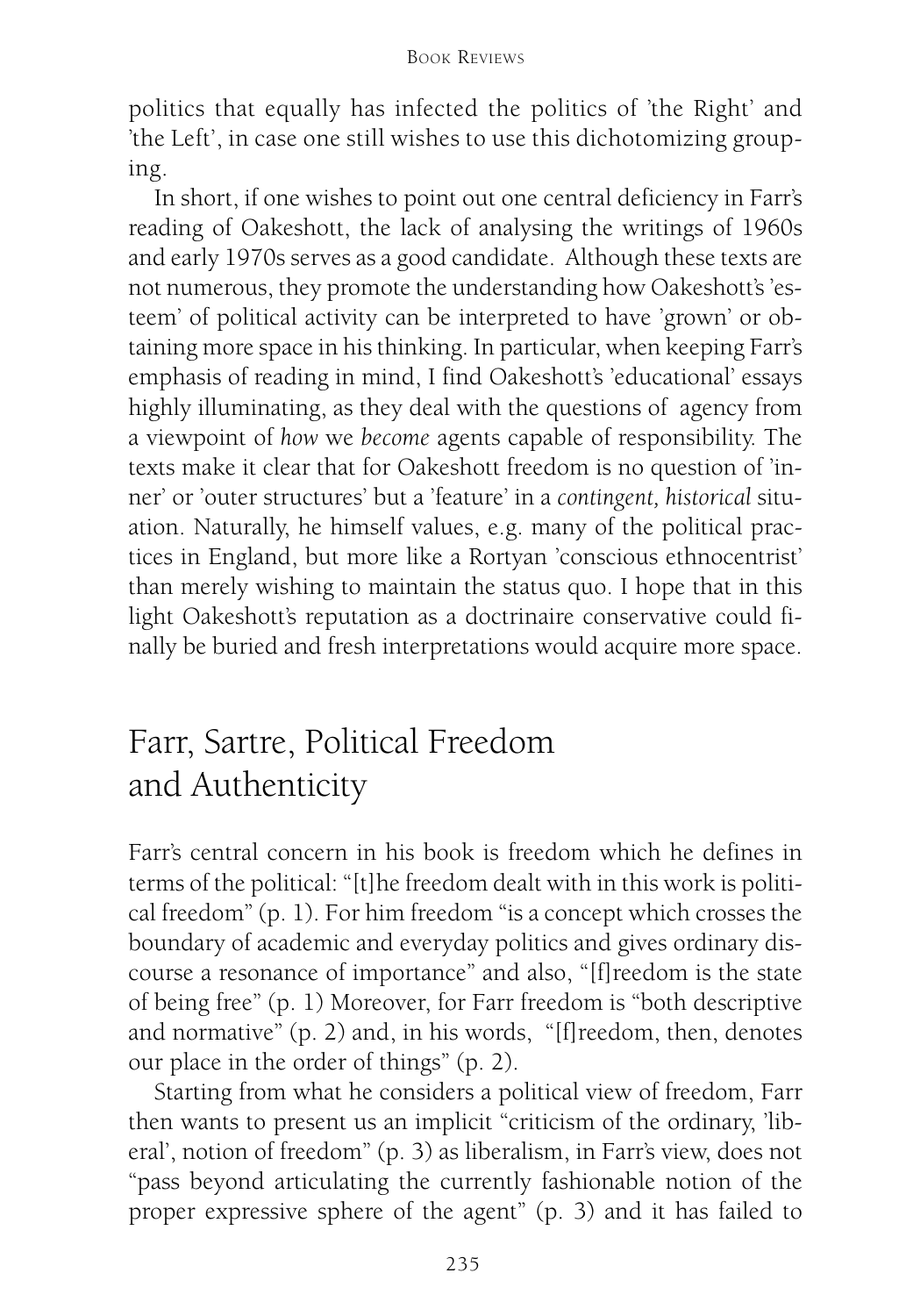"acknowledge the 'artificiality' of human order and of our intellect" (p. 3).

After commenting on thinkers such as Descartes and Kant, Farr sets the basic dichotomy concerning the notion of freedom which guides his views. In his view we can split the field into two, the Hegelians and the Kierkegaardians, or describe it in the dividing terms of "freedom as our immediate possession, as something we must find beyond the appearance of the world" vs. [freedom] "as our mediated possession, as something only enjoyed insofar as we master this world of appearances." (p. 48). After establishing the dividing fence he chooses his side by writing: "[t]he phenomenal idea of freedom, that is, the image of freedom as the skill of our attaining what we set ourselves to achieve is, then, a very radical critique of the tradition we have inherited..." (p. 48).

In his text Farr wishes to use Jean-Paul Sartre for promoting this radical critique. In my view [LS] this as such is a quite legitimate goal, but the way Farr proposes to do it brings forth a set of serious problems with regard Sartre interpretation. First of all, Farr's views on freedom are construed in a conceptual frame which adapts with difficulties, if at all, to reading Sartre. Sartre's notion of freedom cannot, in my view, be understood or used in the kind of conceptual environment that follows from Farr's repeated use of dichotomies. Moreover, it cannot be placed on this kind of conceptual map without depriving it the very thing Farr evokes in his title: its radicality. For Sartre freedom is not "the state of being free", but very much on the contrary the act(ion) of being free. "A state" is a term altogether alien to Sartre's thought which is headed toward a description of action and movement. This is present already in *L'être et le néant* (Being and Nothingness), and more explicitly in his later work *Critique de la raison dialectique* (Critique of Dialectical Reason) which Farr analyses more as a description of social emancipation than a description of action and political freedom (p. 116-121). Also, it seems evident that the use of the much criticized and misleading translation of *L'être et le néant* has also in Farr's case created additional difficulty in reaching Sartre's complex ideas.

In Sartre the question of freedom is not a question of having or not having access to freedom, of possessing or not possessing a (positive) value called freedom, but of being a free agent, an actor for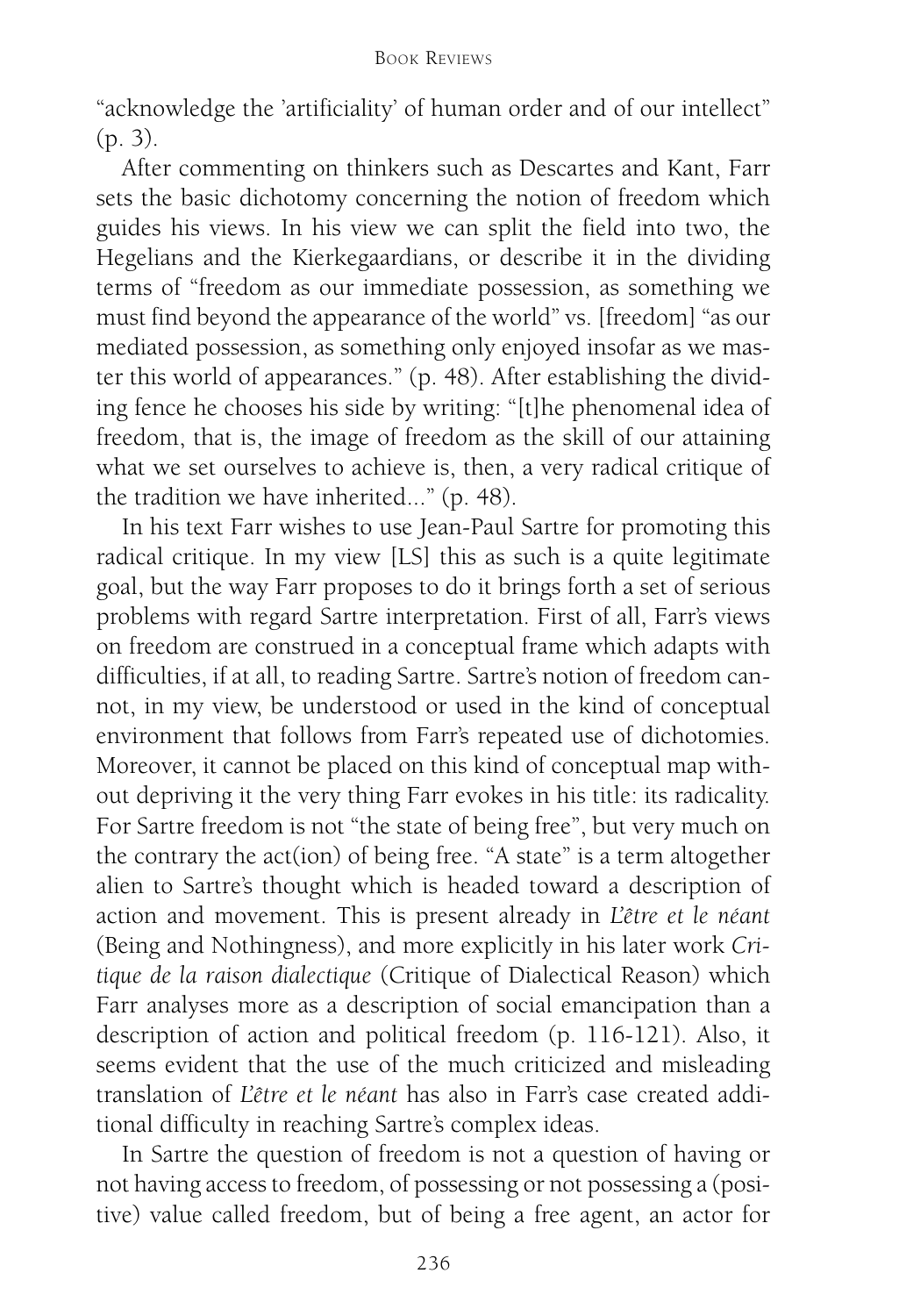whom there is no escape from her freedom. This could be formulated in Sartrean terminology by saying that the agent is condemned to freedom. In other words for Sartre the notion of freedom is one of the notions he uses when construing the political aspect into his discussion.

Moreover, freedom, in the Sartrean sense, does not lean on the idea of the human being as (a) fully capacitated (member of community), or of not having "our capacities taken away" (p. 1). On the contrary, it means acting in freedom even in a situation where "our capacities" have been taken away. The Sartrean agent is always a free, political actor as she is the player of the (political) condition of being thrown in the world (see Subra 1997). It is in this perspective that I would understand Farr's own statement which says that for Sartre "freedom is not an aspect of the world but the frame in which the world is set" (p. 87). If freedom is the frame in which the world is set, and the agent acts in freedom, the use of a conceptual apparatus which dichotomizes its conceptual devices seems very inadequate indeed for discussing the questions that raise from this setting.

With Farr's use of dichotomies the play with notions, everpresent in Sartre, the play which indicates the presence of the political, is a perspective regrettably lost. It is lost also in the interpretation of Sartre's other notions. His complex and often misunderstood notion of authenticity becomes in Farr's interpretation – as in many others – a synonym for "proper life" (p. 73) as he seeks a "rescue from the inauthenticity" (p. 75). Besides the dichotomization, this also results from reading Sartre in a symmetrical conceptual setting where notions are discussed in a harmonious relation of two opposing terms, such as "authenticity – inauthenticity" or "bad faith – good faith". This is a setting which in my view hides the possibility of reading Sartre's texts through more complex and politically oriented perspectives offered by the interpreting of his notions in an asymmetric setting such as authentic – conversion – bad faith. Here each notion offers a different perspective to action, they do not describe different or opposed "ways" of being, nor a change in action in such temporal terms as "before" and "after". Here bad faith is not a counterpart for good faith but a way of playing this inescapable political condition of freedom. Furthermore, authenticity and bad faith form an asymmetrical relation where conversion to authenticity does not eradi